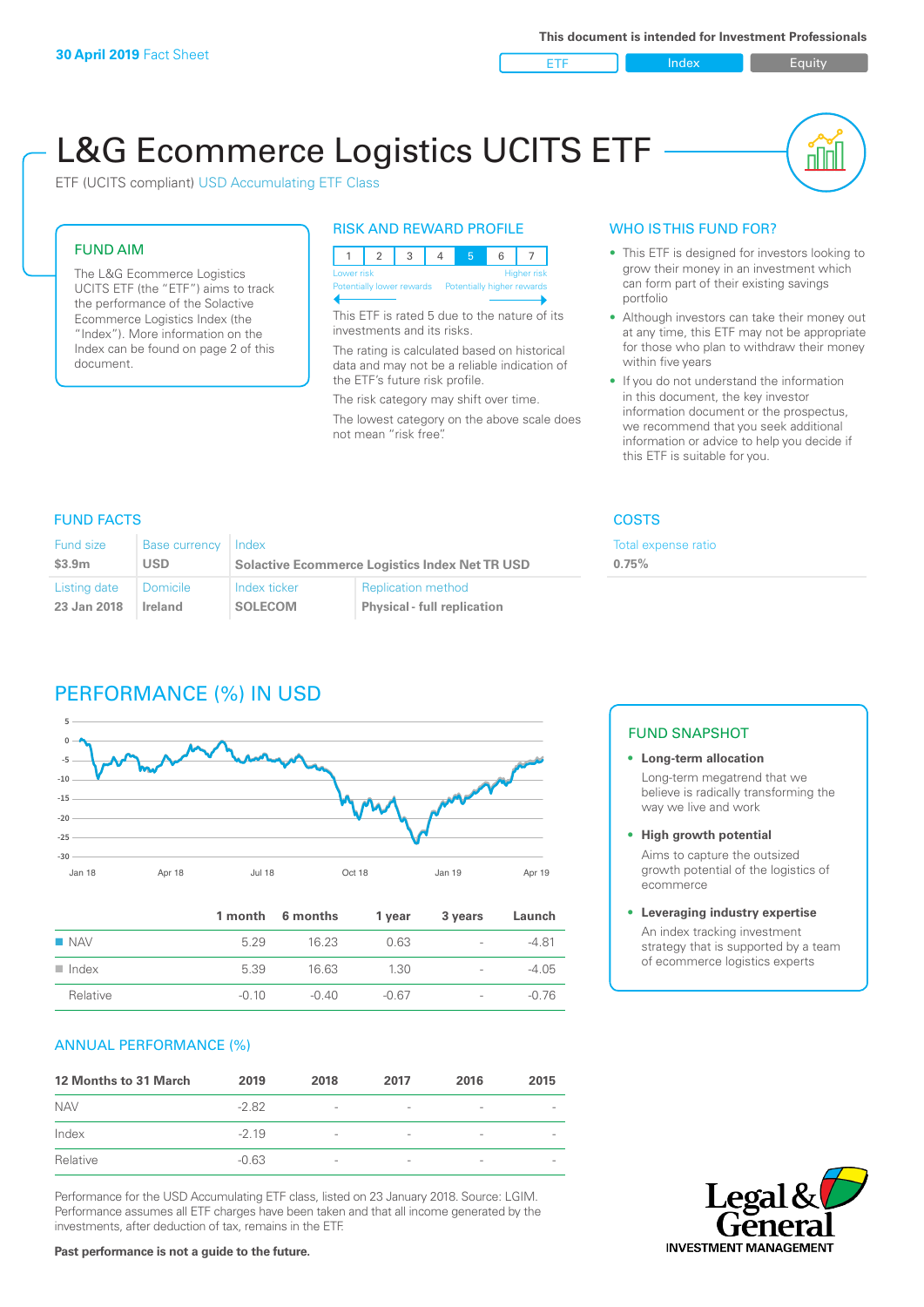## L&G Ecommerce Logistics UCITS ETF

ETF (UCITS compliant) USD Accumulating ETF Class

### INDEX BREAKDOWN

The breakdowns below relate to the Index. The ETF's portfolio may deviate from the below. All data source LGIM unless otherwise stated. Totals may not sum to 100% due to rounding.



### SECTOR (%)

| $\blacksquare$ Industrials | 54.9 |
|----------------------------|------|
| ■ Consumer Discretionary   | 23.6 |
| Information Technology     | 15.6 |
| ■ Consumer Staples         | 2.9  |
| $\blacksquare$ Financials  | 2.9  |
|                            |      |



## CURRENCY (%)

| $\blacksquare$ USD | 38.2 |
|--------------------|------|
| $\blacksquare$ JPY | 20.9 |
| ■ EUR              | 18.1 |
| CHF                | 6.0  |
| $H$ HKD            | 5.2  |
| $\blacksquare$ DKK | 3.1  |
| CAD                | 3.0  |
| $\blacksquare$ GBP | 2.8  |
| $R$ KRW            | 2.6  |
|                    |      |

■ Top 10 constituents 31.6% Rest of Index 68.4% No. of constituents in Index 34

### TOP 10 CONSTITUENTS (%)

| Manhattan Associates     | 3.4 |
|--------------------------|-----|
| Rakuten                  | 3.3 |
| <b>SAP</b>               | 3.3 |
| Zalando                  | 3.2 |
| Nippon Yusen             | 3.2 |
| <b>XPO Logistics</b>     | 3.1 |
| <b>DSV A/S</b>           | 3.1 |
| <b>Descartes Systems</b> | 3.0 |
| Panalpina                | 3.0 |
| Amazon                   | 3.0 |
|                          |     |

### INDEX DESCRIPTION

The Index aims to track the performance of a basket of stocks of logistics service providers and technology companies who are engaged in ecommerce.

The Index is comprised of companies which are publically traded on various stock exchanges around the world that provide (i) "logistics" services (i.e. the warehousing of goods or the fulfilment and delivery of goods) or (ii) software solutions to companies that provide logistic services in connection with "ecommerce" (i.e. the buying and selling of goods on the internet). A company is only eligible for inclusion in the Index if (1) it is of a sufficient size (determined by reference to the total market value of the proportion of its shares that are publically traded) and (2) it is sufficiently "liquid" (a measure of how actively its shares are traded on a daily basis).

The universe of companies out of which the Index selection is made is refreshed annually in April. However, the Index is reconstituted semi-annually in April and October in accordance with the full selection criteria and all companies are equally weighted within the Index. On a monthly basis, the weight of each company is assessed and, if any of them exceeds 15% of the Index, the weights of all companies are adjusted so that they are again equally weighted within the Index.

### INVESTMENT MANAGER

GO ETF Solutions LLP is the investment manager for each of the exchange traded funds (ETFs) issued by Legal & General UCITS ETF Plc and is responsible for the day-to-day investment management decisions for this ETF. The team is highly experienced with respect to all aspects relating to the management of an ETF portfolio, including collateral management, OTC swap trading, adherence to UCITS regulations and counterparty exposure and monitoring.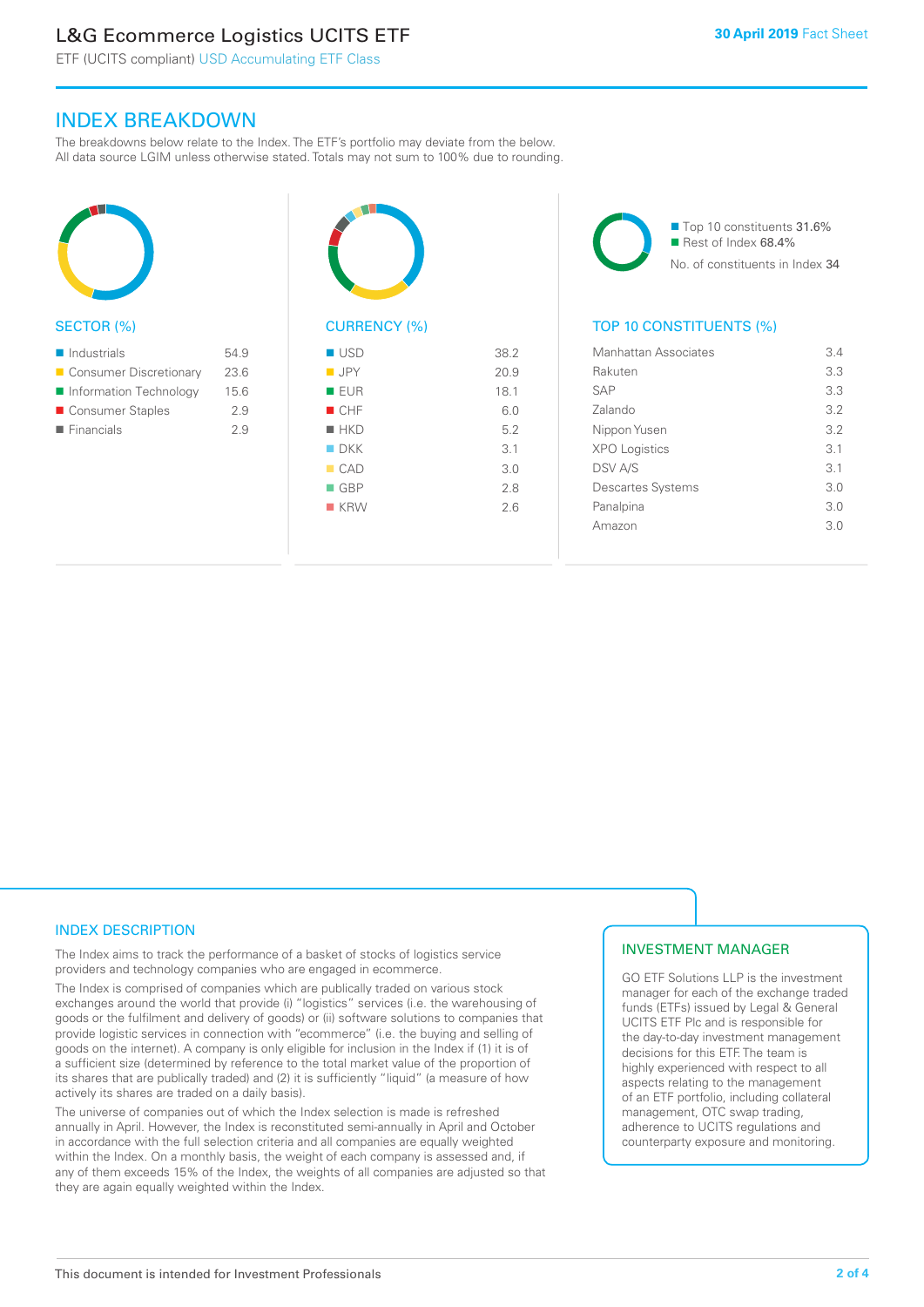## L&G Ecommerce Logistics UCITS ETF

ETF (UCITS compliant) USD Accumulating ETF Class

### KEY RISKS

- The value of an investment and any income taken from it is not guaranteed and can go down as well as up. You may not get back the amount you originally invested.
- An investment in the ETF involves a significant degree of risk. Any decision to invest should be based on the information contained in the relevant prospectus. Prospective investors should obtain their own independent accounting, tax and legal advice and should consult their own professional advisers to ascertain the suitability of the ETF as an investment.
- The value of the shares in the ETF is directly affected by increases and decreases in the value of the Index. Accordingly the value of a share in the ETF may go up or down and a shareholder may lose some or the entire amount invested.
- The ETF's ability to closely track the Index will be affected by its ability to purchase and/or sell the Index constituents and any legal or regulatory restrictions or disruptions affecting them.
- The ETF's ability to closely track the Index will also be affected by transaction costs and taxes incurred when adjusting its investment portfolio generally and/ or to mirror any periodic adjustments to the constituents of the Index. There can be no certainty that ETF shares can always be bought or sold on a stock exchange or that the market price at which the ETF shares may be traded on a stock exchange will reflect the performance of the Index.
- The ETF is subject to the risk that third party service providers (such as a bank entering into swaps with the ETF or the ETF's depositary) may go bankrupt or fail to pay money due to the ETF or return property belonging to the ETF.
- As the Index includes micro, small and medium-sized publicly traded companies, the ETF is subject to the risk that such companies may be more vulnerable to adverse business or economic events and greater and more unpredictable price changes than larger companies or the stock market as a whole.
- Companies that provide logistics services or software solutions to logistic service providers in connection with ecommerce are particularly vulnerable to changes in business cycles and general reductions in consumer spending resulting from recession or other economic factors. Such factors could lead to a decline in the value of the companies represented in the Index and therefore the ETF.

For more in[form](https://www.lgimetf.com/)ation, please refer to the key investor information document on our website **Z** 

### TRADING INFORMATION

| <b>Exchange</b>           | <b>Currency ISIN</b> |                      | <b>SEDOL</b>   | <b>Ticker</b> | Bloomberg |
|---------------------------|----------------------|----------------------|----------------|---------------|-----------|
| London Stock Exchange USD |                      | IE00BF0M6N54         | BFOM6N5 ECOM   |               | ECOM IN   |
| London Stock Exchange GBP |                      | IE00BF0M6N54         | BF0M776        | <b>FCOG</b>   | FCOG IN   |
| Deutsche Börse            | EUR                  | DE000A2H9VH7 BFMYF87 |                | FTI H         | ETLH GY   |
| Borsa Italiana            | EUR                  | IE00BF0M6N54         | <b>BF0M787</b> | <b>FCOM</b>   | ECOM IM   |
| NYSE Euronext             | <b>FUR</b>           | IF00BF0M6N54         | BF0M7B0        | <b>ECOM</b>   | FCOM NA   |

The currency shown is the trading currency of the listing.



### SPOTLIGHT ON LEGAL & GENERAL INVESTMENT MANAGEMENT

We are one of Europe's largest asset managers and a major global investor, with assets under management of £1,015.50 billion (as at 31 December 2018). We work with a wide range of global clients, including pension schemes, sovereign wealth funds, fund distributors and retail investors.

The AUM disclosed aggregates the assets managed by LGIM in the UK, LGIMA in the US and LGIM Asia in Hong Kong. The AUM includes the value of securities and derivatives positions.

### COUNTRY REGISTRATION



### TO FIND OUT MORE



### **Index Disclaimer**

The L&G Ecommerce Logistics UCITS ETF (the "ETF") is not sponsored, promoted, sold or supported by Solactive AG. Nor does Solactive AG offer any express or implicit guarantee or assurance either with regard to the results of using the Index and/or Index trade mark or the Index price, at any time or in any other respect.

The Solactive eCommerce Logistics Index Net Total Return (the "Index") is calculated and published by Solactive AG. Solactive AG uses its best efforts to ensure that the Index is calculated correctly. Irrespective of its obligations towards Legal & General UCITS ETF Plc, Solactive AG has no obligation to point out errors in the Index to third parties including, but not limited to, investors and/or financial intermediaries of the ETF. Solactive AG does not guarantee the accuracy and/or the completeness of the Index or any related data, and shall not have any liability for any errors, omissions or interruptions therein.

Neither publication of the Index by Solactive AG, nor the licensing of the Index or Index trade mark, for the purpose of use in connection with the ETF, constitutes a recommendation by Solactive AG to invest capital in said ETF nor does it, in any way, represent an assurance or opinion of Solactive AG with regard to any investment in this ETF. In no event shall Solactive AG have any liability for any lost profits or indirect, punitive, special or consequential damages or losses, even if notified of the possibility thereof.